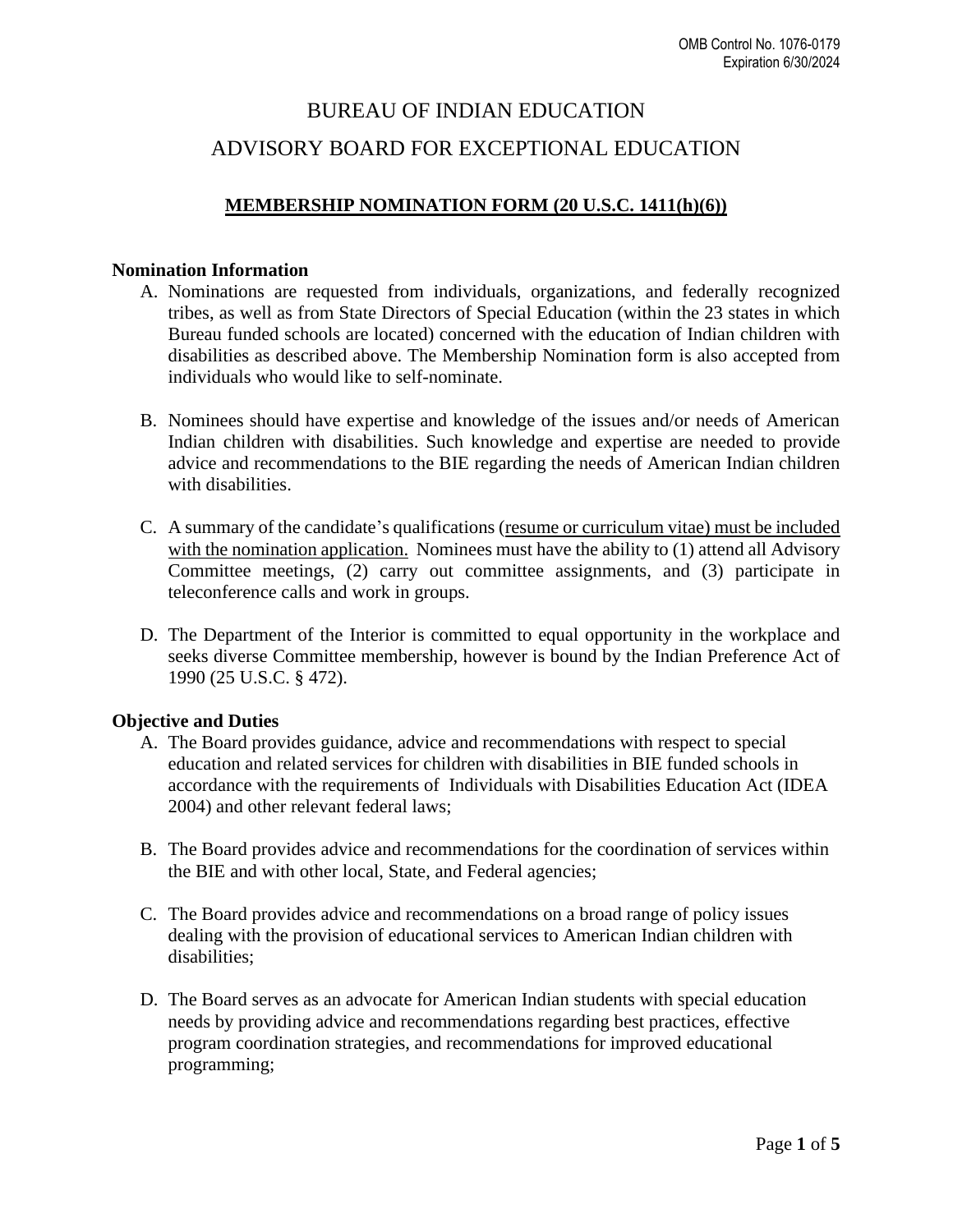- E. The Board provides advice and recommendations for the preparation of information required to be submitted to the Secretary of Education.
- F. The Board provides advice and recommends policies concerning effective inter-/intraagency collaboration, including modifications to regulations, and the elimination of barriers to inter-/intra-agency programs and activities.
- G. The Board reports and directs all correspondence to the Assistant Secretary Indian Affairs through the Director of the Bureau of Indian Education with a courtesy copy to the Designated Federal Official (DFO).

#### **Membership**

- A. The Board shall be composed of fifteen (15) members. The Assistant Secretary Indian Affairs may provide the Secretary of the Interior recommendations for the Chairperson. However, all board members will be appointed by the Secretary of the Interior as required. Board members shall serve a staggered term of two years or three years from the date of their appointment. The Secretary may remove members from the Board at any time at his/her discretion.
- B. As required by the IDEA 2004, the Board will be composed of individuals involved in or concerned with the education and provision of services to Indian children with disabilities. The Board composition will reflect a broad range of viewpoints and will include at least one (1) member representing each of the following interests: Indian persons with disabilities, teachers of children with disabilities, Indian parents or guardians of children with disabilities, service providers, State Education Officials, Local Education Officials, State Interagency Coordinating Councils (for states having Indian reservations), Tribal representatives or tribal organization representatives, and BIA employees concerned with the education of children with disabilities.
- C. Members of the Board will not receive compensation but will be reimbursed for travel, subsistence and other necessary expenses incurred in the performance of their duties consistent with 5 U.S.C. § 5703.
- D. A member may not participate in matters that will directly affect, or appear to affect, the financial interests of the member or the member's spouse or minor children, unless authorized by the DFO. Compensation from employment does not constitute a financial interest of the member so long as the matter before the committee will not have a special or distinct effect on the member or the member's employer, other than as part of a class. The provisions of this paragraph do not affect any other statutory or regulatory ethical obligations to which a member may be subject.
- E. The Board meets at least twice a year, budget permitting, but additional meetings may be held as deemed necessary by the Assistant Secretary or DFO.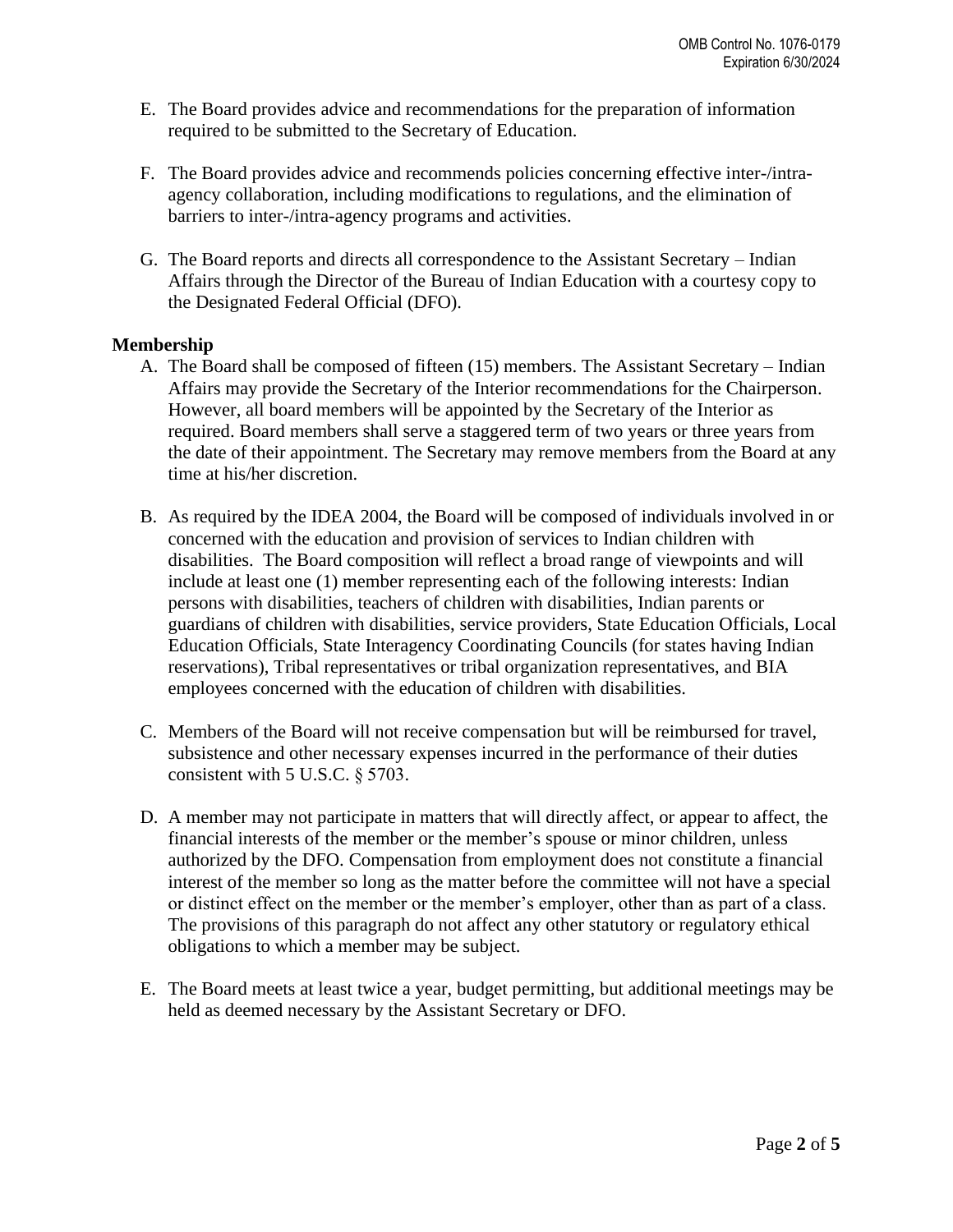## **PLEASE FILL OUT FORM COMPLETELY**

*Note: Additional pages may be added for further explanation of any item. Reference the corresponding item number for which the additional explanation is made. Within the published Federal Register notice, the BIE will direct individuals to the BIE website at<http://www.bie.edu/Programs/SpecialEd/AdvisoryBoard/index.htm> within the Special Education Program, Advisory Board section, where an MS Word and PDF version of this form will be available for individuals to download a copy, fill in electronically, and submit by email to [dpaidea@bie.edu.](mailto:dpaidea@bie.edu)*

| 1. Full Name:                               |                                          |
|---------------------------------------------|------------------------------------------|
| 2. Mailing Address (City, State, Zip Code): |                                          |
| 3. Primary Phone (Area code + Number):      | 4. Secondary Phone (Area code + Number): |
| <b>5. Place of Employment</b>               |                                          |
| 6. Work Address (City, State, Zip Code):    |                                          |
| <b>7. Employment Title:</b>                 |                                          |
| 8. Work Telefax (Area code + Number):       | 9. Contact Email Address:                |

*Note to Review Committee: Prior to submitting this nomination application, the above named individual must be contacted regarding appointment to the Advisory Board. Do not make nomination until this person has been contacted and agreed to have his/her name submitted to the Bureau of Indian Education.* 

#### **10. If appointed, this person will represent one of the following categories (check all applicable):**

- \_\_\_\_\_ Indian persons with disabilities
- \_\_\_\_\_ Teachers of children with disabilities
- \_\_\_\_\_ Indian parents or guardians of children with disabilities
- **Example 3** Service providers
- \_\_\_\_\_ State Education Officials
- \_\_\_\_\_ Local Education Officials
- \_\_\_\_\_ State Interagency Coordinating Councils (for states having Indian reservations)
- \_\_\_\_\_ Tribal representatives or tribal organization representatives
- \_\_\_\_\_ Bureau employees concerned with the education of children with disabilities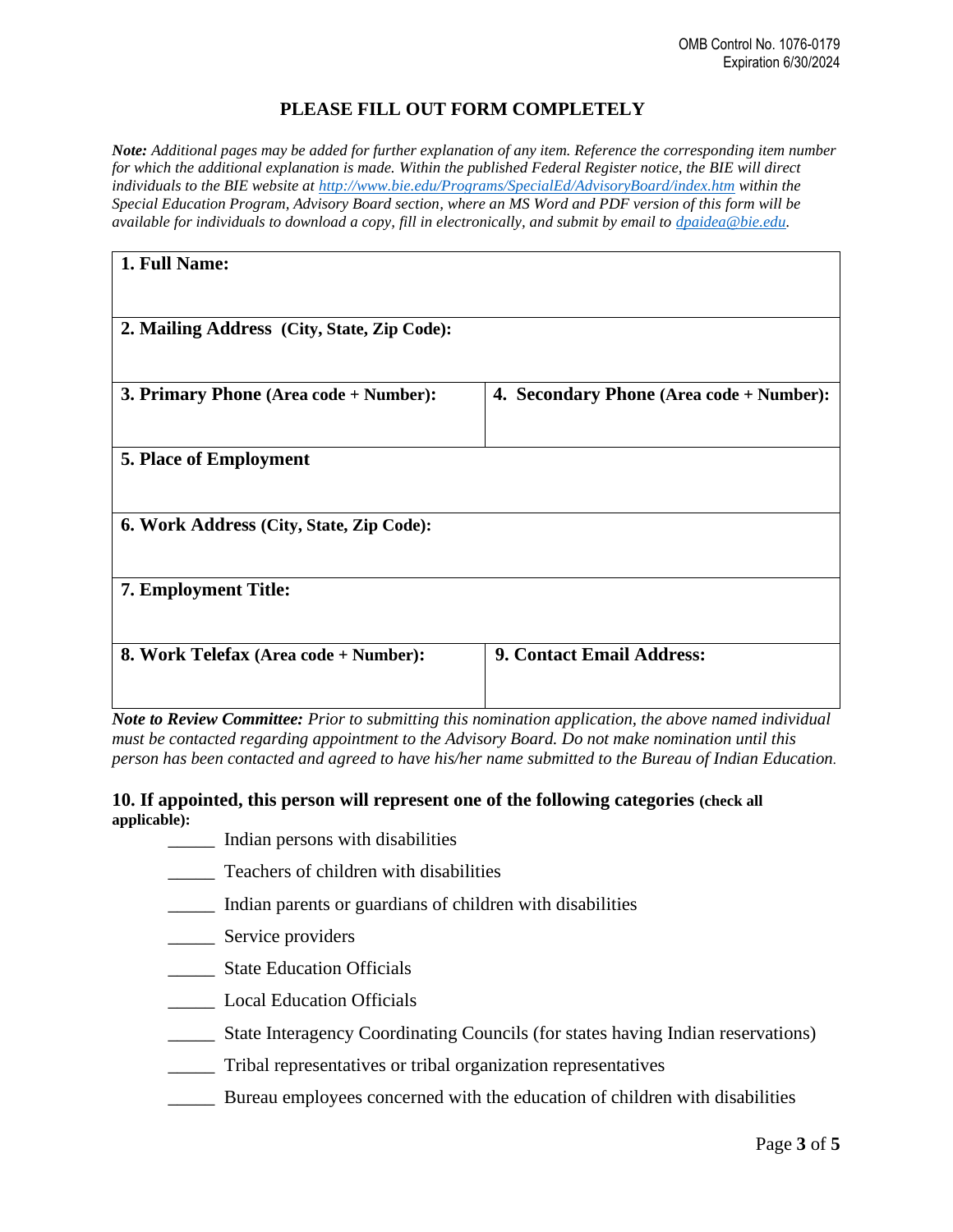#### **11. What role would you recommend this nominee serve?**

\_\_\_\_\_ Advisory Board Chairperson

\_\_\_\_\_ Advisory Board Member

### **12. Nominee's experience with BIA funded schools: (check all applicable)**

- \_\_\_\_\_ BIE Day School
- \_\_\_\_\_ BIE Boarding School
- \_\_\_\_\_ Off-Reservation Boarding School
- \_\_\_\_\_ Tribal Contract School
- \_\_\_\_\_ Tribal Grant School
- \_\_\_\_\_ Cooperative School

**13. List nominee's experiences related to the education of Indian infants, toddler, children and youth with disabilities, in the past 10 years. Include time frames of experience or employment, position titles, location of employment or organization involvement and a brief description of duties. (Attach additional pages if necessary.)**

**14. Provide a list of current memberships or current affiliation with professional education organizations, particularly special education organizations. Identify organization offices held if applicable. (Attach additional pages if necessary.)**